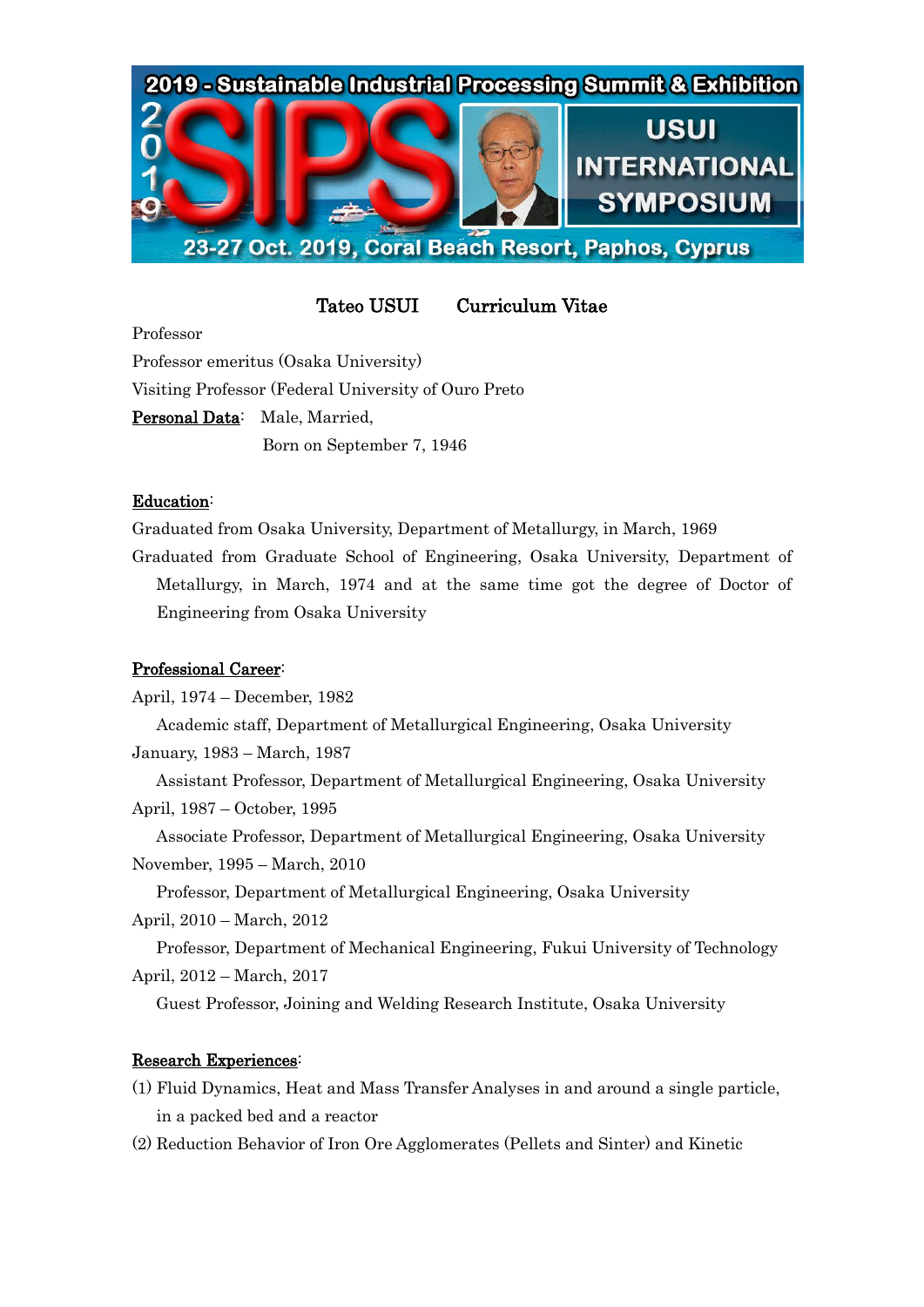Analyses of their Reaction Rates

- (3) Experimental and Kinetic Analyses on Pre-reduction of Iron Oxide Pellets with Coal Carbonization Gas for Minimizing the Amounts of Coal Used in an In-bath Smelting Reduction Total Process
- (4) Basic Studies on Reduction of Carbon Composite Iron Oxide Pellets using Coke, Semi-char (from Coal), and Semi-charcoal (from Wood) in order to clarify the Rate Enhancement Effect of Residual Volatile Matter
- (5) Experimental Studies on Gas-Solid-Liquid Transport Phenomena in the Lower Part of a Blast Furnace by using Cold Models
- (6) Basic Studies on Impurity Concentration Control and Purification of Metals for Pig Iron Pre-treatment, Steelmaking Reaction, and Resource-making from Slag and Wastes
- (7) Experimental and Thermodynamical Studies on Environmental Problems, such as CO<sup>2</sup> Emission Control in Steelmaker and Dioxin Emission Control in Sinter Plants and Combustion Furnaces
- (8) Analysis and Control of Carburizing Reaction Rate as well as Basic Studies for Minimizing Hydrocarbon Volume in Carburizing Process of Steel

### Distinguished Activities:

- (1) Chairman of Research Group in ISIJ (the Iron and Steel Institute of Japan) on Iron Ore Sintering Process for Limonite Ore, twice, in 2000 – 2001 and 2001 – 2005
- (2) Chairman of ICSTI'06 (The 4th International Conference of Science and Technology on Ironmaking), in 2003 – 2007
- (3) Chairman of the High Temperature Process Division in ISIJ, in 2005 2007
- (4) Chairman of ISISD 2010 (International Symposium on Ironmaking for Sustainable Development), 2009 - 2010

### Main Awards:

- (1) Prize of JSME (The Japan Society of Mechanical Engineers) from JSME on Theoretical Treatment of Pulsating Turbulent Pipe Flow, in April, 1977
- (2) Nishiyama Commemorative Prize from ISIJ (The Iron and Steel Institute of Japan) on Transport Phenomena and Reduction Rate Analysis of Iron Oxide Pellet, in April, 1986
- (3) Gakujutsu Kouseki Prize (for distinguished services on Academic Activity) from ISIJ on Ironmaking and Steelmaking in Consideration of Resources and Environment, in March, 2006